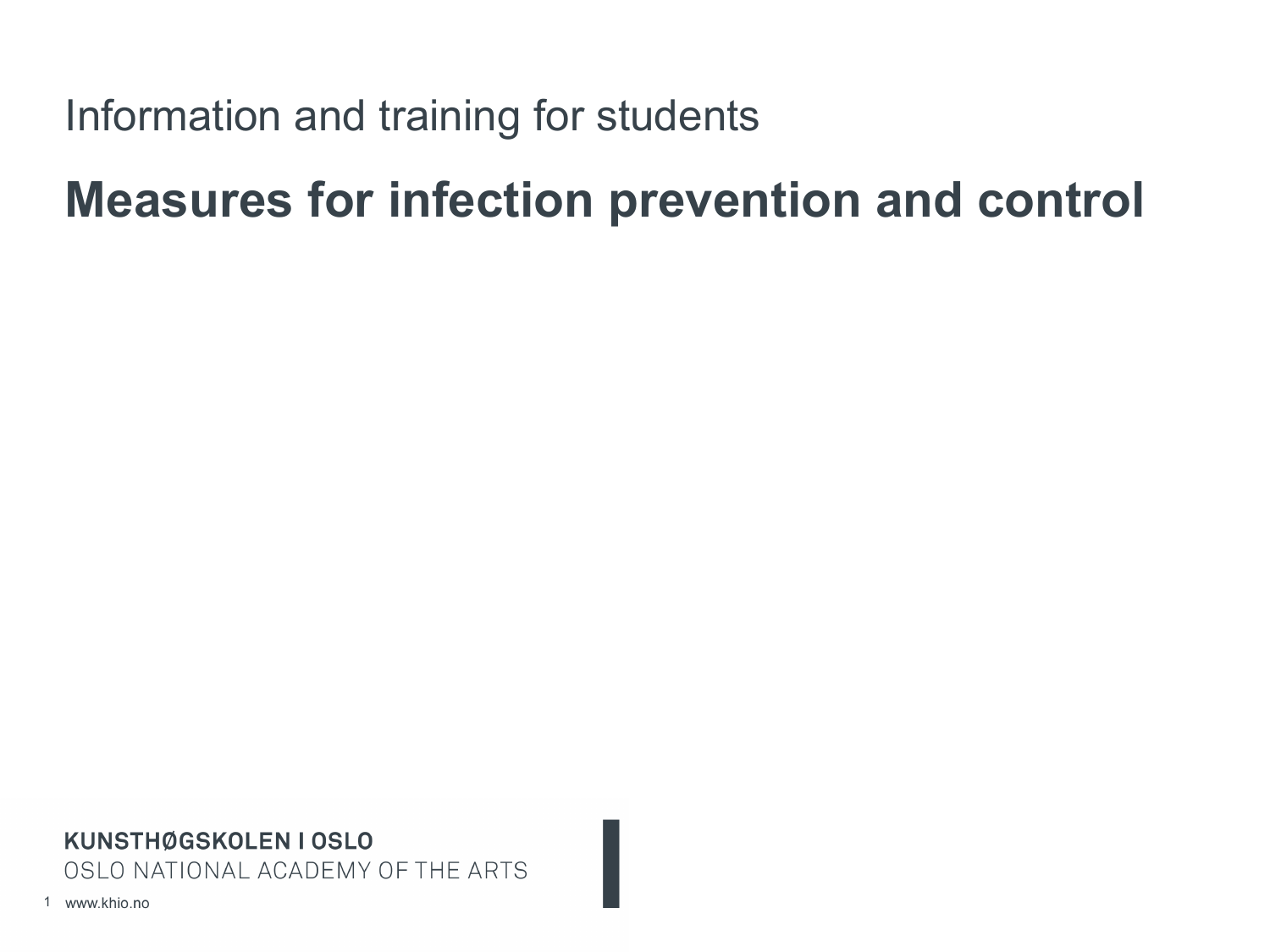# **Agenda**

- 1. Welcome
- 2. Review of the measures for infection prevention and control
- 3. Summing up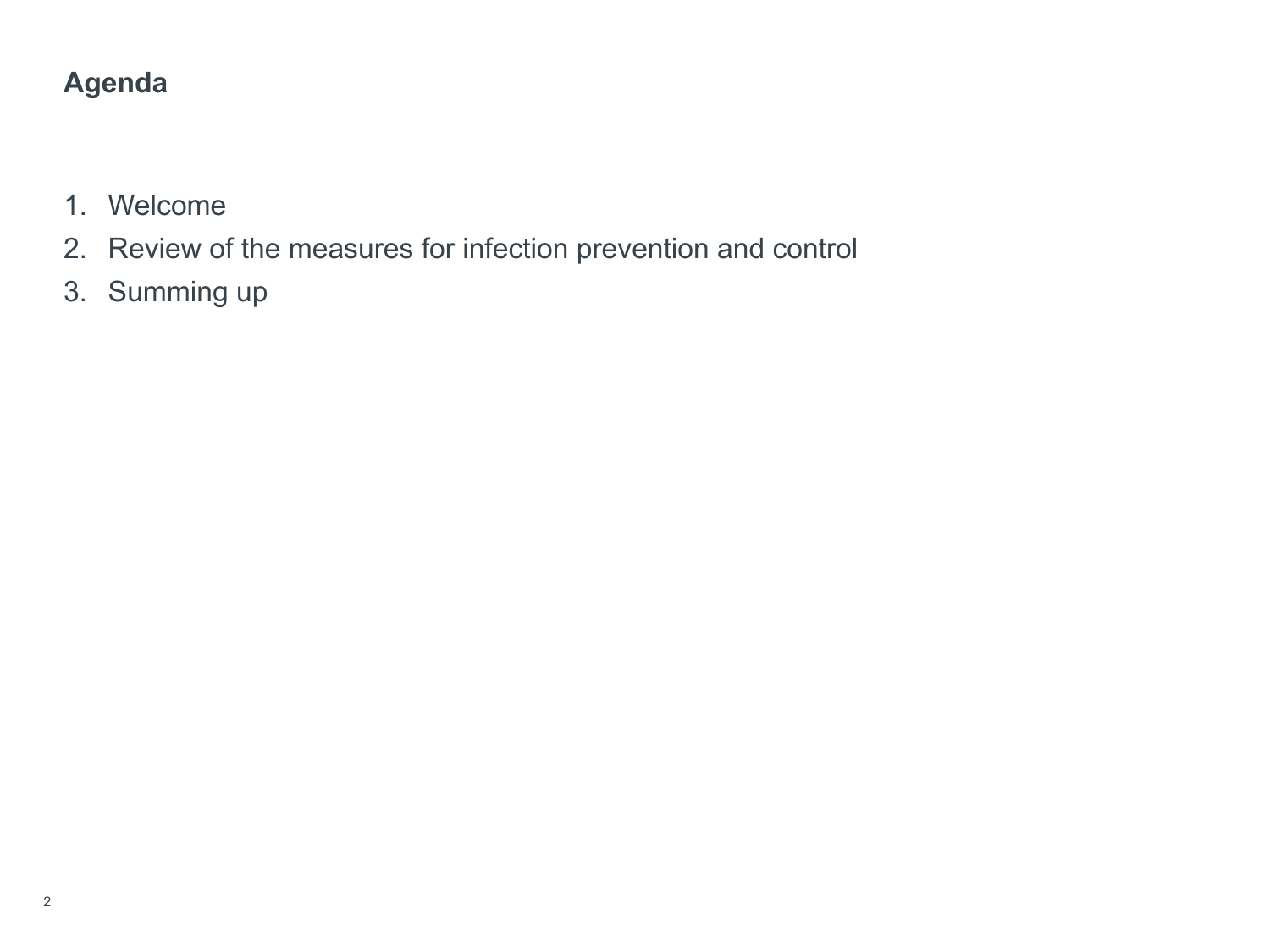#### **The condition for the partial opening is infection prevention and control**

National scope:

- Regulations relating to infection control measures etc. in connection with the coronavirus outbreak (COVID-19 Regulations)
- The recommendations of the Norwegian Directorate of Health

The regulations states:

*Students and employees in recruitment positions who are in the final stage of their studies and projects, and who depend on equipment at campus, may return to universities, university colleges and vocational colleges from 27 April.* 

*From 11 May, universities and colleges will be opened to students who must have physical access to the educational institution in order not to be delayed in their studies.*

*This presupposes that it is carried out in a way that ensures infection prevention and control. Safe operation entails that the university has implemented, among other things, hygiene measures, contact reducing measures and measures that prevents ill people from being at campus.*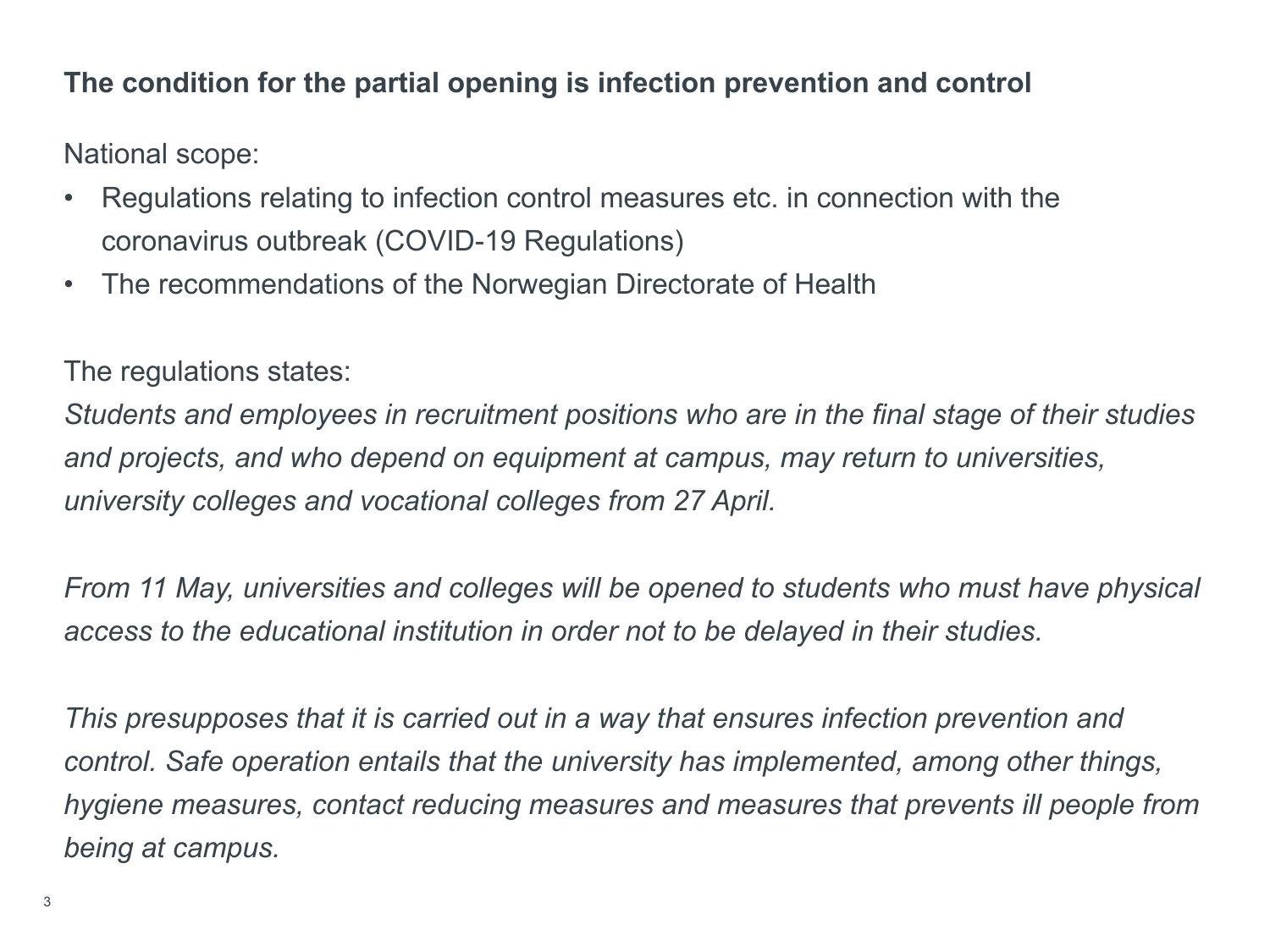#### **This means**

- Rules for arrival, with procedures upon arrival
- Rules for staying at campus
- Take responsibility for yourself and avoid the quarantine.
- Registration upon arrival and when departing

Social distancing and limit of group size:

- No more than 20 persons may be together at the same time
- A physical distance of at least 1 meters between people must be maintained both indoors and outdoors

Access to KHiO is the exception. Working and studying from home is the rule.

- Access may only be granted to graduating students and PhD candidates that are dependant on equipment and special rooms for completion of their project, and those who need access in order not to be delayed in their studies
- Access will be limited to certain hours
- Access is not a right, and by breach of regulations the school may be closed again
- Externals must not be let in

Everyone who are granted access to campus must adhere to the rules for infection prevention and control. <sup>4</sup>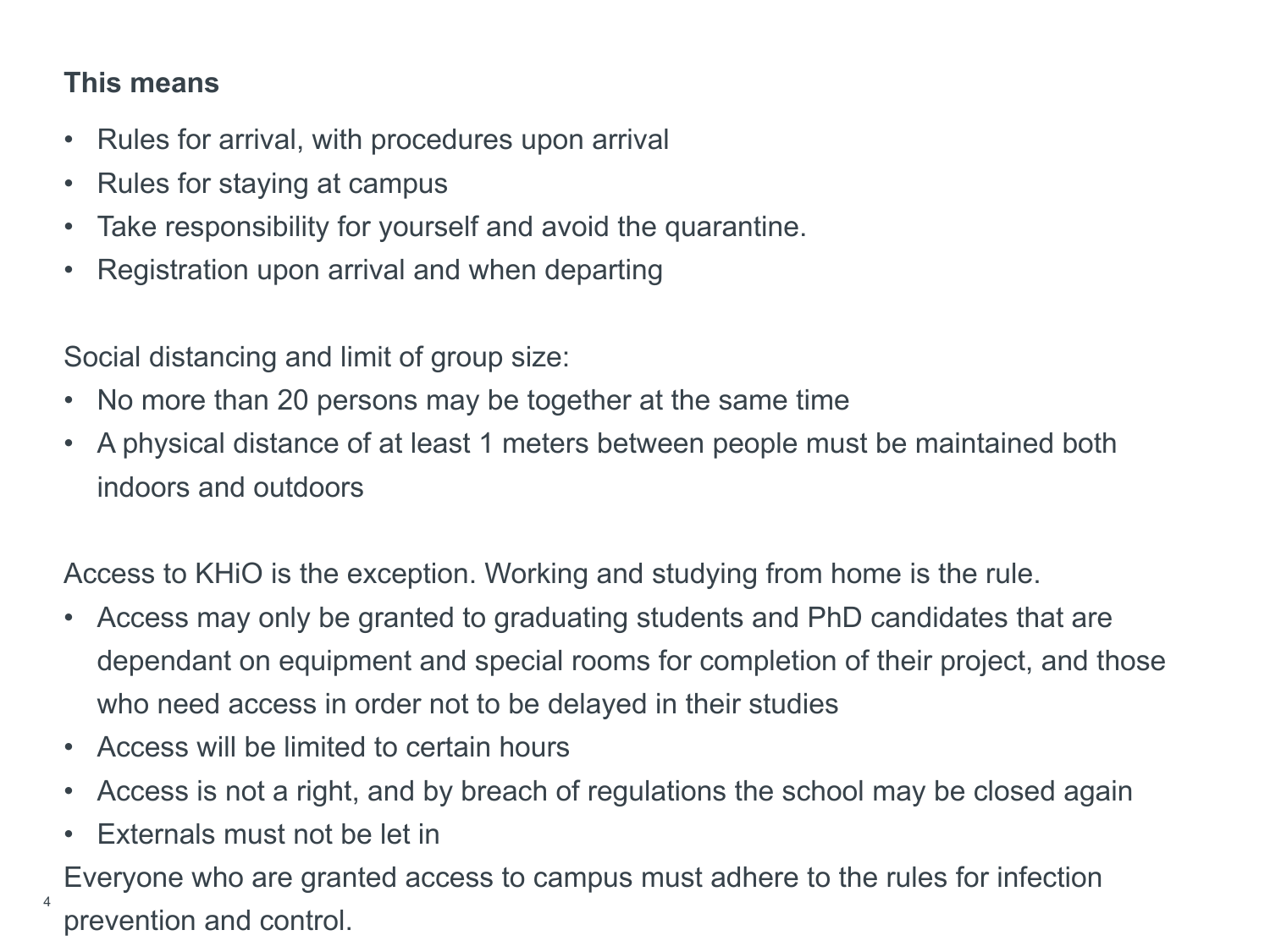If you are ill – stay at home!

Maintain good hand and coughing hygiene

- Wash your hands often, with soap, and long enough (20 sec.)
- Avoid touching your face
- Do not couch or sneeze at other people
- If you must cough or sneeze, do it in a paper towel and dispose of the towel immediately and wash your hands. If you do not have a paper towel, use a flexed elbow

The cafeteria is closed, so bring your own food.

The rules and regulations must be followed. If not, you may lose your access to the building.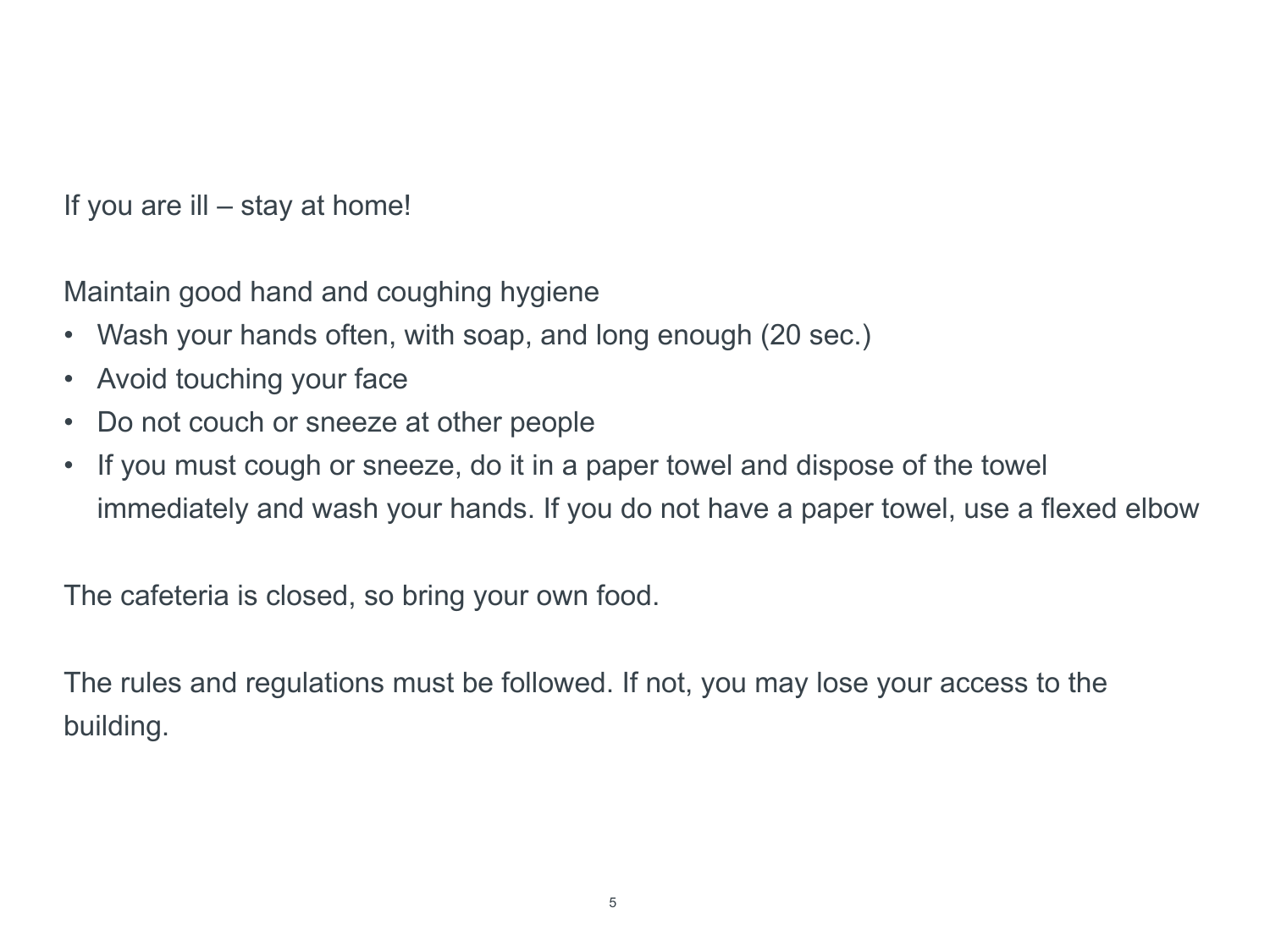#### **Prior to arrival at campus, every student must**

- familiarize yourselves with the information about «Access Procedure» and «Rules for staying at a partially open KHiO» on the web
- participate in a compulsory video meeting (this meeting we have now)
- At the main entrance, it will be checked if you are on the admission list. **You should have been notified in advance from your department,** - **when you have access to the school, with the date, time and room.**
- Know that you confirm that you will commit to following «Rules for staying at a partially open KHiO» as you physically enter campus/the building
- make sure you carry your access card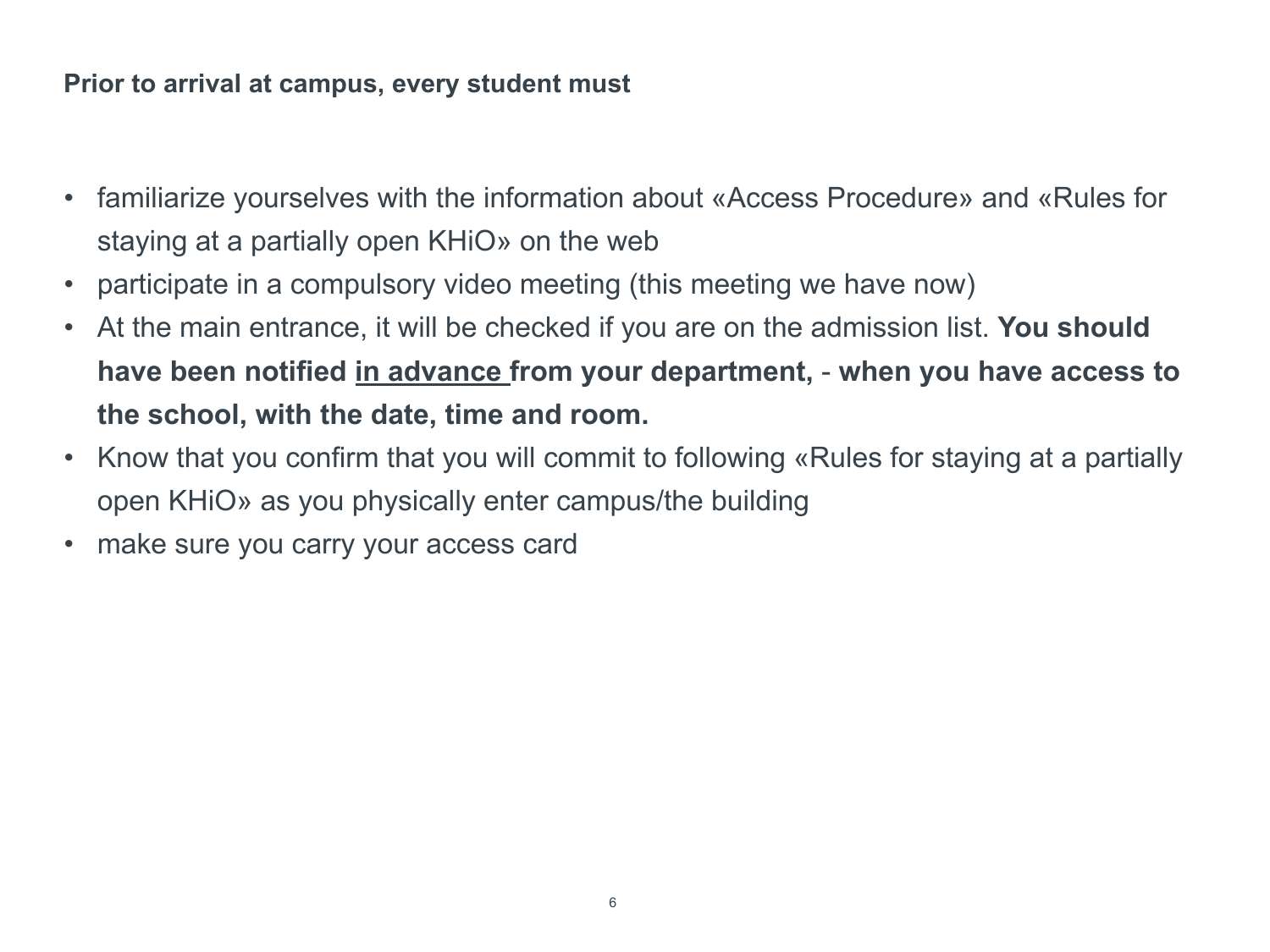#### **Confirmation of sickness self-declaration**

You will be asked to confirm the following self-declaration at one of the checkpoints:

- I do not have respiratory symptoms (cough, fever, wheezing).
- I have had no respiratory symptoms (cough, fever, wheezing) for the last 24 hours.
- No one in my household has respiratory symptoms (cough, fever, wheezing), or has had such symptoms for the past 24 hours.
- For the past 10 days I have not had close contact with other people with strong suspicion or diagnosis of Covid-19.
- I am obliged to follow the health authorities' hygiene advice with good hand washing, cough / sneeze in the elbow and to keep two meters distance during my entire stay at KHiO.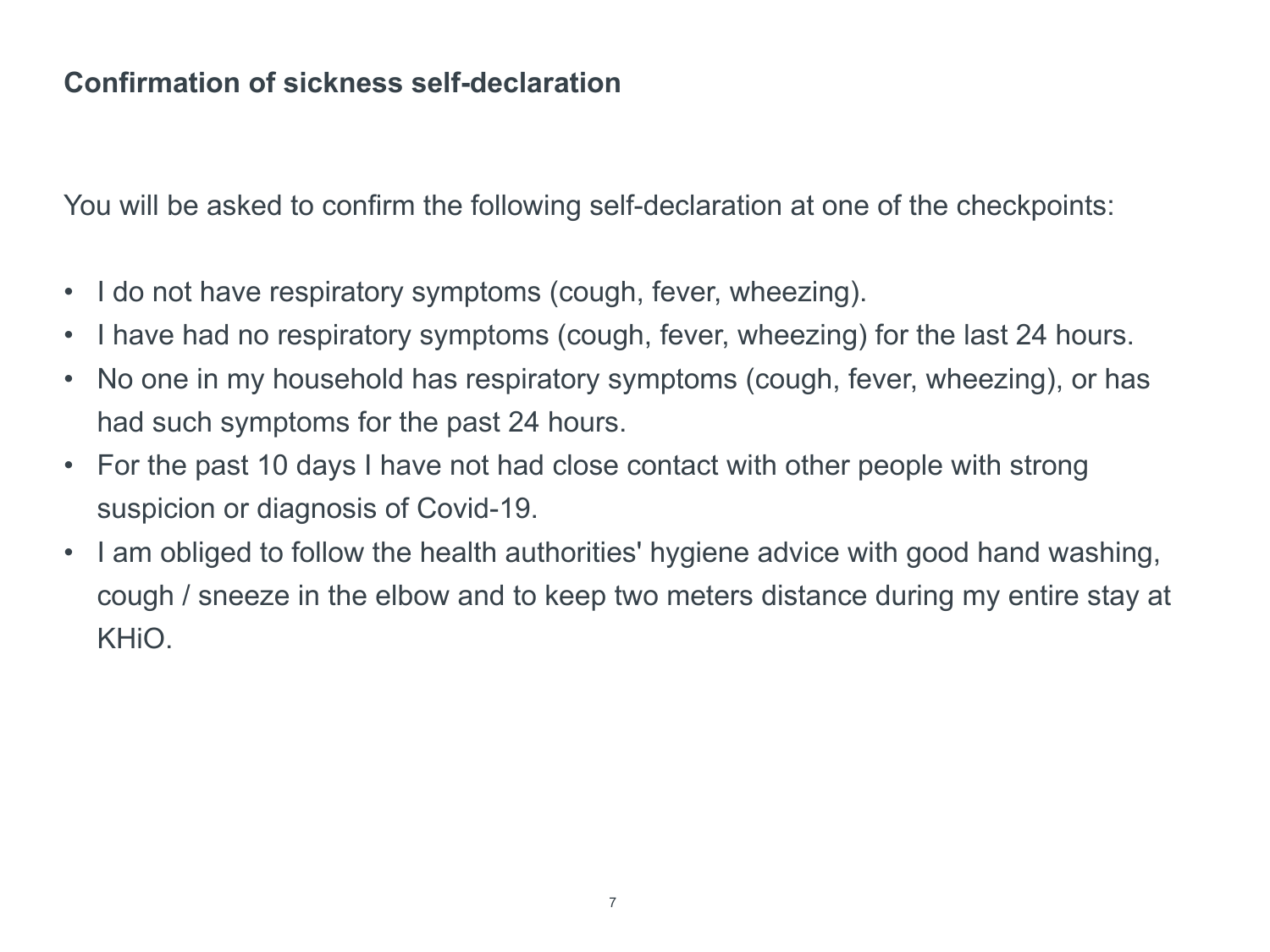## **On arrival**

- The student must carry their access card
- Access is by the main entrance only
- The student's access card will give access to the main entrance before arrival, but the student must still wait by the door for carrying out the Access Procedure
- Distance markers and the two meter rule must be followed
- At the main entrance, we will check that the student is on the access list. **When you have access to the school, with the date, time and room.**
- The student must confirm verbally a sickness self-declaration.
- Once checked, access will be given. If not, the student will be denied.
- Upon arrival, the student must proceed through two checkpoints:
	- Main entrance: Security, showing of access card and dispension of hand sanitizer
	- Reception: Confirmation of sickness self-declaration and «Rules for staying at a partially open KHiO», and registration.
- The student is, after this procedure, signed in.
- Face masks and disposable gloves will be made available at the main entrance.
- The student then proceeds by themselves to the room they are registered for using.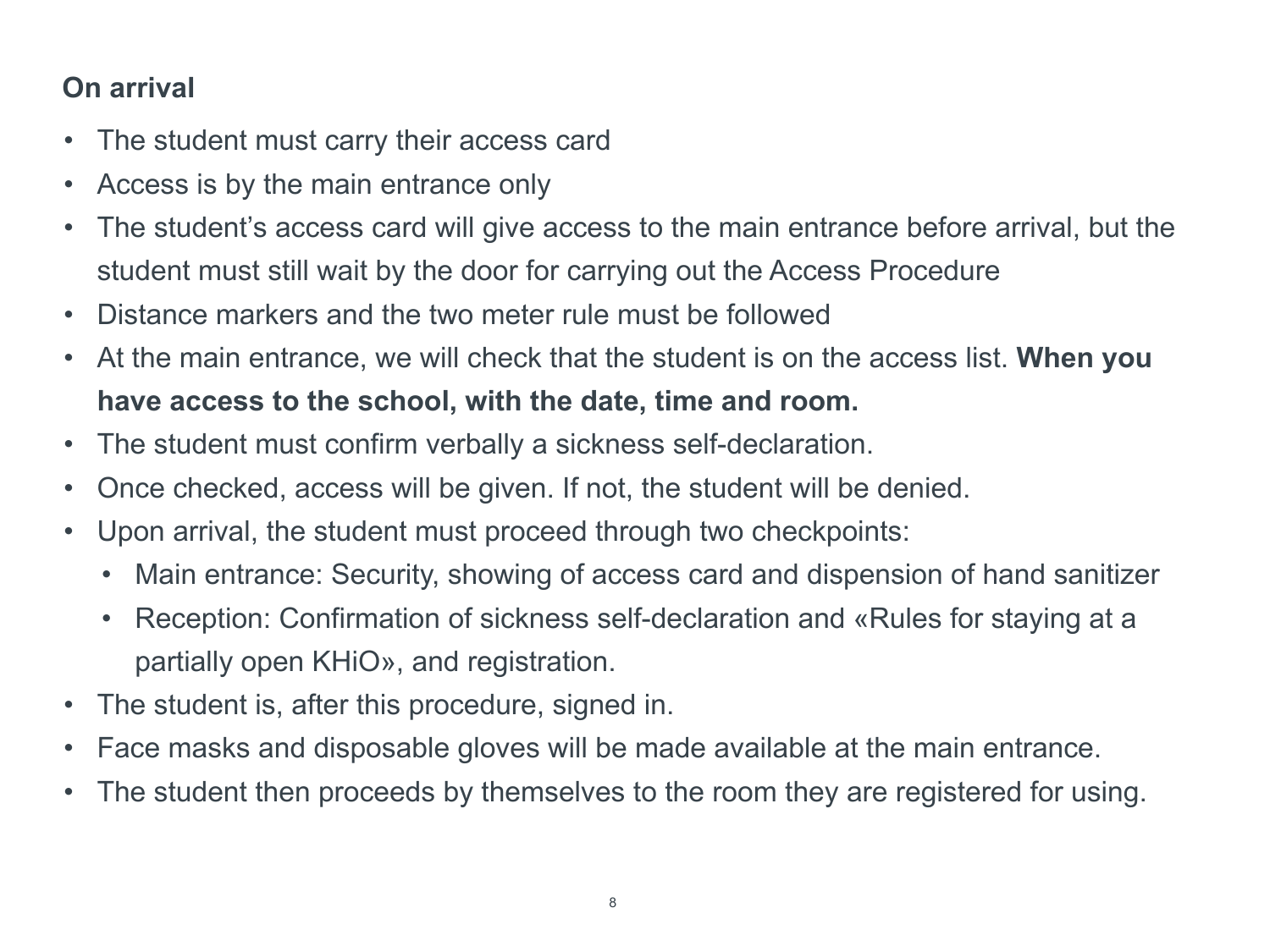### **Rules for staying at a partially open KHiO**

- The student must go directly to the alloted room/workshop. This includes fetching materials, equipment and the like.
- The student needs approval for use of their individual work space or studio.
- When finished, the student must clean after themselves, both equipment and waste. The student must carry their waste out of the building and dispose of it in the designated container, which will be situated outside of the main entrance.
- Hand sanitizer must be used every time the student arrives and leaves the room they shall use. There will be hand sanitizer available in all rooms meant for use.
- The student must clean all points of contact, surfaces, equipment and tools with a disposable wipe before leaving the room. Disposable wipes will be available in the room.
- The student can only use the room that they have received approval for using.
- Only indicated toilets may be used. Hand sanitizer will be available.
- The student must register in the reception upon arrival and when leaving.
- Substance use, including alchohol, is strictly prohibited.
- Student regulations still apply.